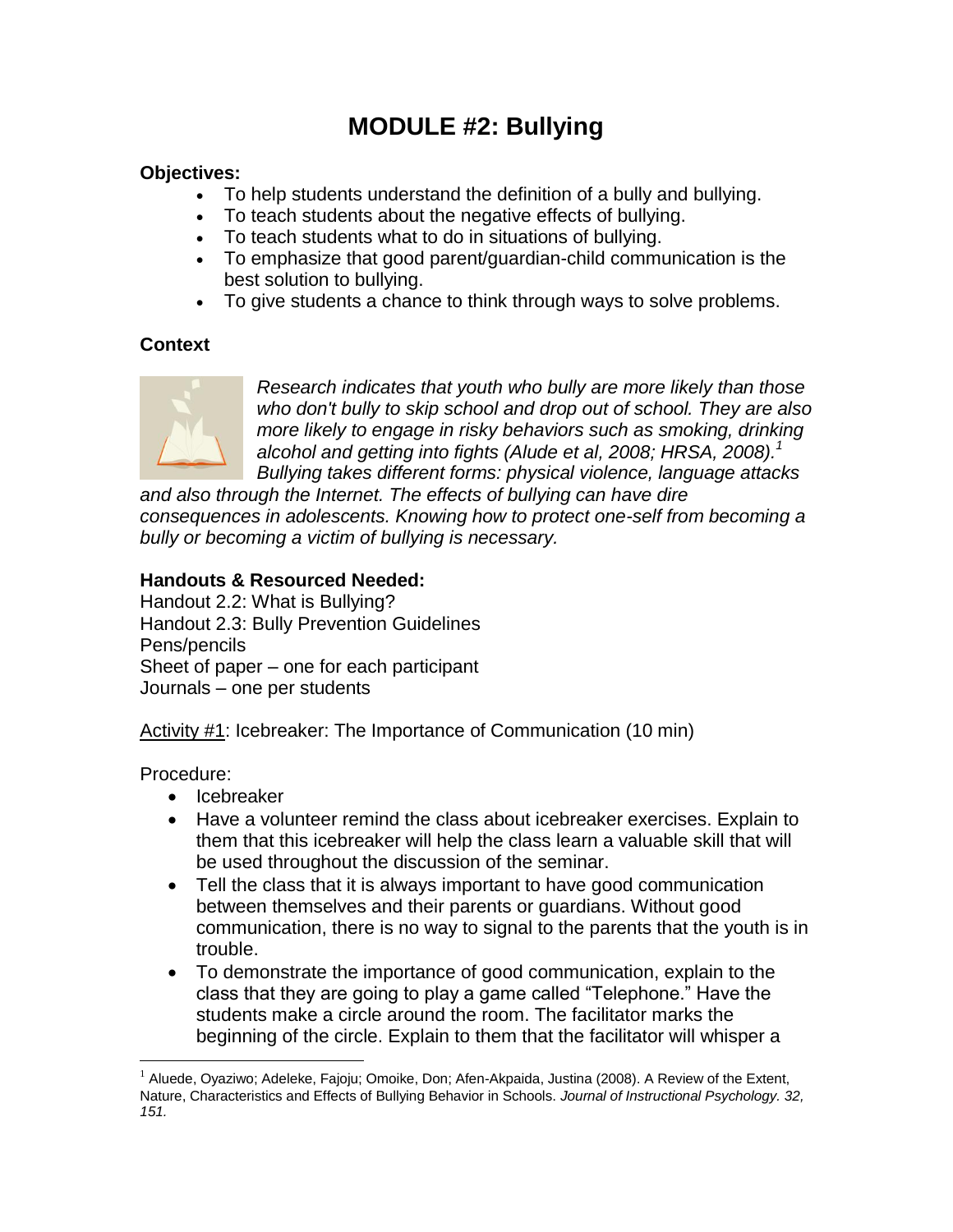message into the student directly to the left of them. Have the student pass the message on by whispering it to the person sitting to the left of them. The student is only allowed to say the message once and the next person must pass on what they heard. This process continues until the message goes around the entire room.

• Have the last person state the message out loud. What usually happens is that the message changed a little as it traveled around the room, preventing the original message from being delivered to the last person. State that this was an example of the importance of having good communication. Any message is clearer if they speak directly to their parents as opposed to waiting until someone else tells them about the problem.

Activity #2: Guided Discussion: Reasons and Effects of Bullying (30 min)

Procedure:

- Icebreaker
- Start the discussion by asking the class to name different forms of bullying. Emphasize the main three: Physical, Verbal, and Peer Pressure. Physical bullying is where a student injures another student"s body. Verbal bullying is often seen in name-calling and rumors spreading about a student. Peer pressure is when a student makes another student do something that he/she does not want to do.
- From talking about these three forms of bullying, move on to discuss the difference between "direct" and "indirect" bullying. Direct bullying is where there is an actual confrontation between the bully and the victim. Indirect bullying is most often seen in the case of spreading rumors about someone to emotionally hurt them.
- Ask the class why they think a student would bully another. Tell them that it is most common that a youth wants to establish a sense of superiority. For this reason, the victim of bullying is most often a smaller, younger youth. Introduce the concept that there are specific character traits to spot a bully in school. Also tell the class that anyone has the possibility of becoming a victim of bullying. In order to protect oneself, it is important to be able to identify a bully so that confrontations can be avoided early on.
- Pass out Handout 2.2: What is Bullying? Break the class into groups of 4 or 5. Start a discussion about what each item on the list means. Ask them why they think these characteristics are a bad thing to have.
- Now that the reasons of bullying have been established, take some time to discuss the negative effects that bullying can have in the future of a youth. Ask the class what some of the negative affects might be if bullying is a consistent part of a youth's life. Be sure to focus on the characteristics of depression, increasing feeling of insecurity, and the likelihood of joining a gang (to be discussed in the next activity). Both the victim and bully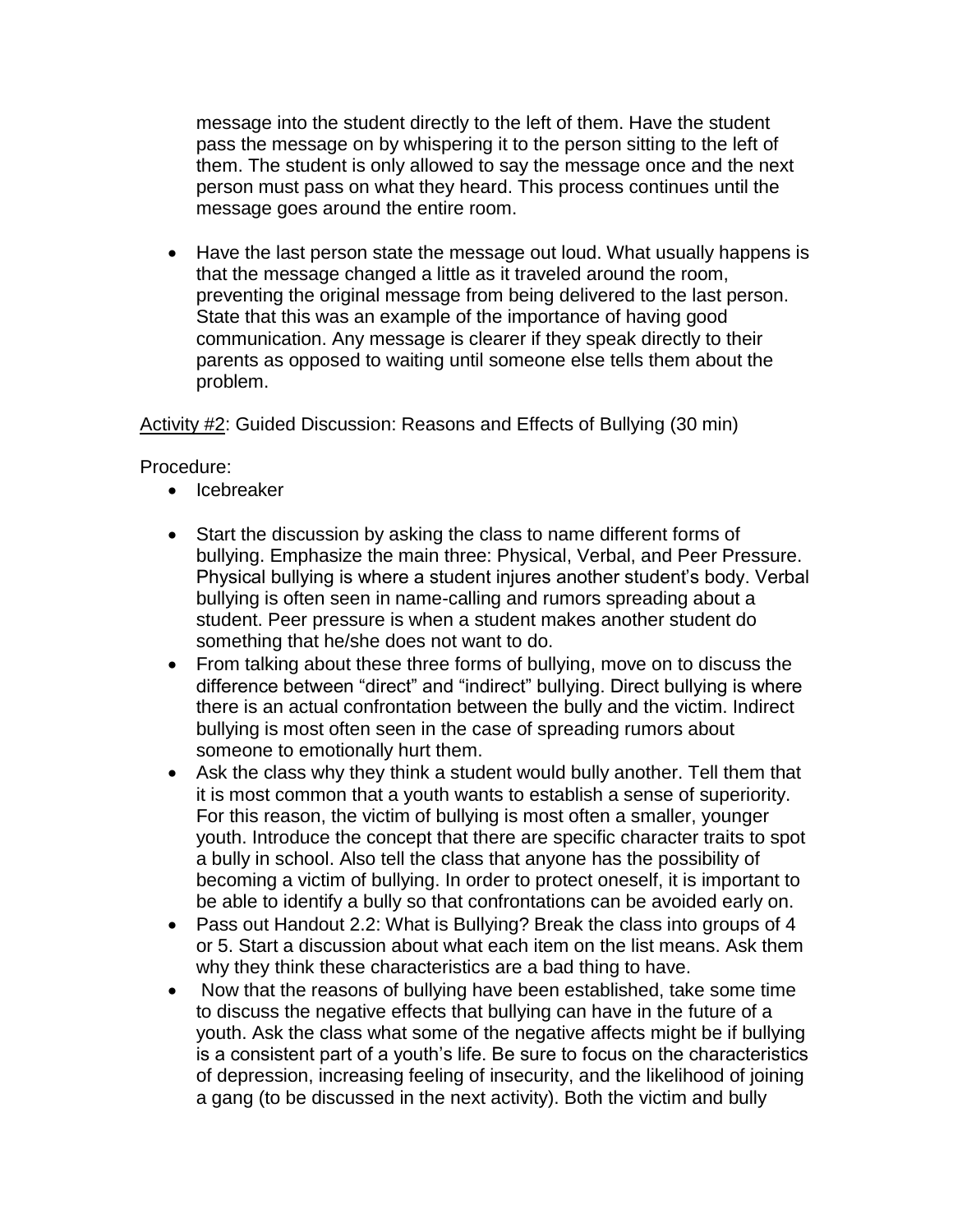would be more willing to join a gang. Victims of bullying seek protection in some form, often stumbling upon the gang lifestyle. It should also be noted that youth are bullied at a young age often turn into bullies themselves when they get older. This causes the cycle to continue.

Activity #3: Guided Discussion II: Solutions to Bullying (30 min)

Procedure:

- Icebreaker
- Start a discussion that emphasizes communication as the number one weapon against fighting the prevalence of bullying in schools. If a situation of bullying comes up, the student should tell somebody about it, especially their parents. Talk about communication being the "first line of defense." If they do not know when to bring it up, tell them that the most common place to have a good family discussion is at the dinner table.
- The students should get in the habit of telling their parents what goes on in school. They should get in the routine of talking about their day when they get home. This will make it easier to talk about something serious, such as bullying, if the situation were to ever come up.
- Keeping bullying a secret is not a good idea. Youth will not be able to get help if they do not tell anyone. If the youth feels that they cannot turn to a parent, the next best option is to tell a teacher. Explain to the class that if they are being bullied or if they see someone else being bullied, they should report it so that the problem can be solved.
- Ask the class to explain how telling their parents or another caring adult about problems in school helps them solve those problems. Tell them that it is a lot easier to solve problems when more people are involved. By explaining the problem to their parents, together they can work through a plan on how to get through the problem.
- Now that it is established what to do if someone is a victim of bullying, transition to talk about why the students in the class should not bully others. Tell the students that it is never appropriate to make fun of another student. Teasing is considered bullying. Under no circumstance should a student ever try to hurt another student. Fighting is never the answer to any problem and such behavior can lead to expulsion from school.
- Teach the students about the Golden Rule. The Golden Rule is: treat others the way you want to be treated. Everyone should be treated with dignity and respect. Ask the class to explain what they think that means. Tell them it is not okay to bully other students because they would feel bad if they were the ones who were bullied. Pass out gold stickers to everyone. Tell the class that by putting the gold stickers on their shirts, they are promising to follow the Golden Rule.
- Pass out Handout 2.3: Bully Prevention Guidelines. Go over these and discuss the importance of them with the class. This handout will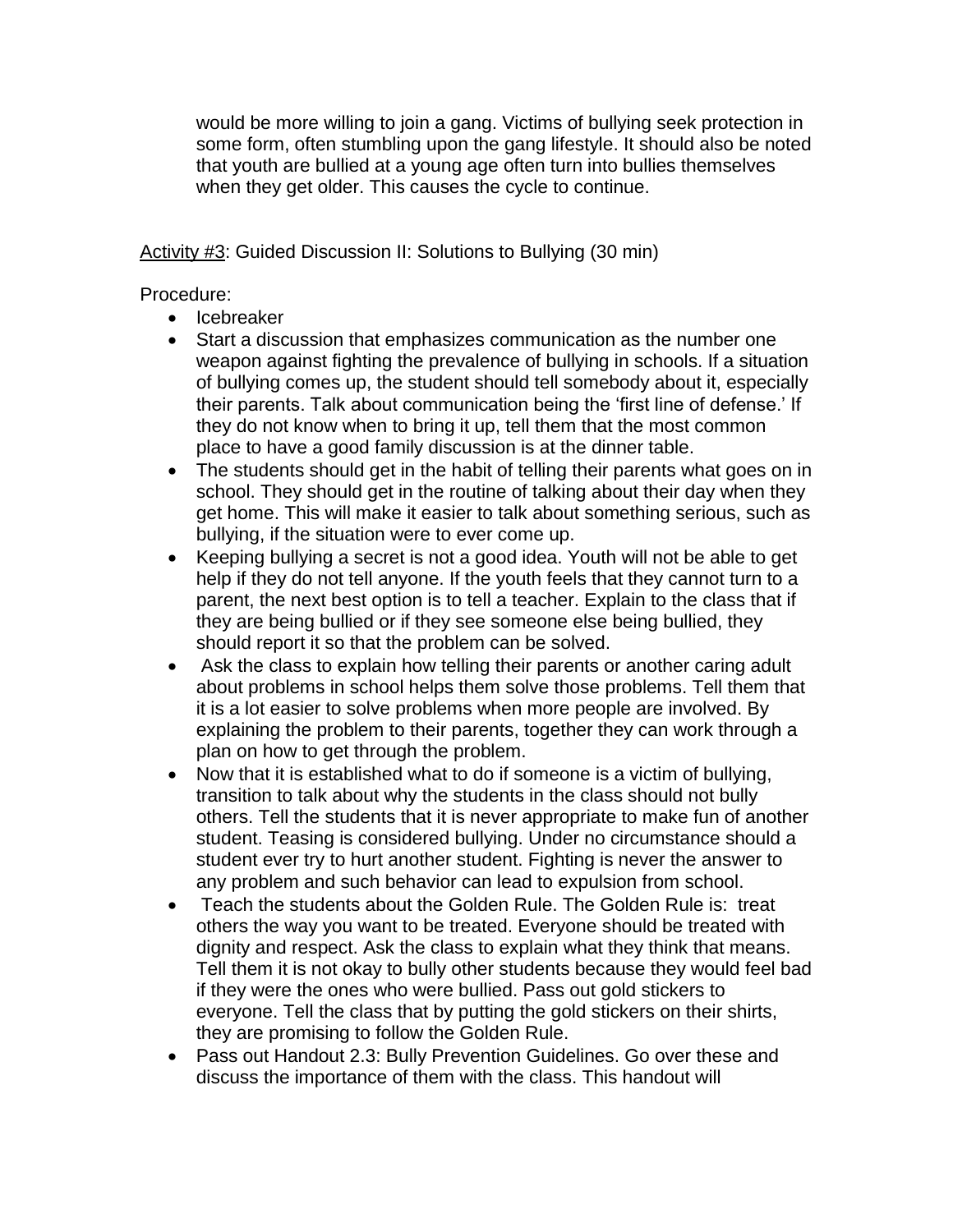summarize the important things to do for a youth if they find themselves in a situation where they are being bullied.

Activity #4: Guided Exercise: Role-Play (20 min)

Procedure:

- Icebreaker
- Tell the class that in groups, they will discuss a scenario that is common in today"s school. Explain that the point is to learn how to make good decisions about avoiding situations of bullying. Provide Handout 2.4 Bullying Scenarios and discuss how in each situation bullying can be avoided.
- After these scenarios have been acted out, have the class discuss what can be done in each situation to mitigate the problem.

#### Activity #5: Debriefing (5 min)

Procedure:

- Summarize the main points of the seminar.
- Ask the class if they have any questions.
- Ask various students to name one important thing that they learned in the seminar.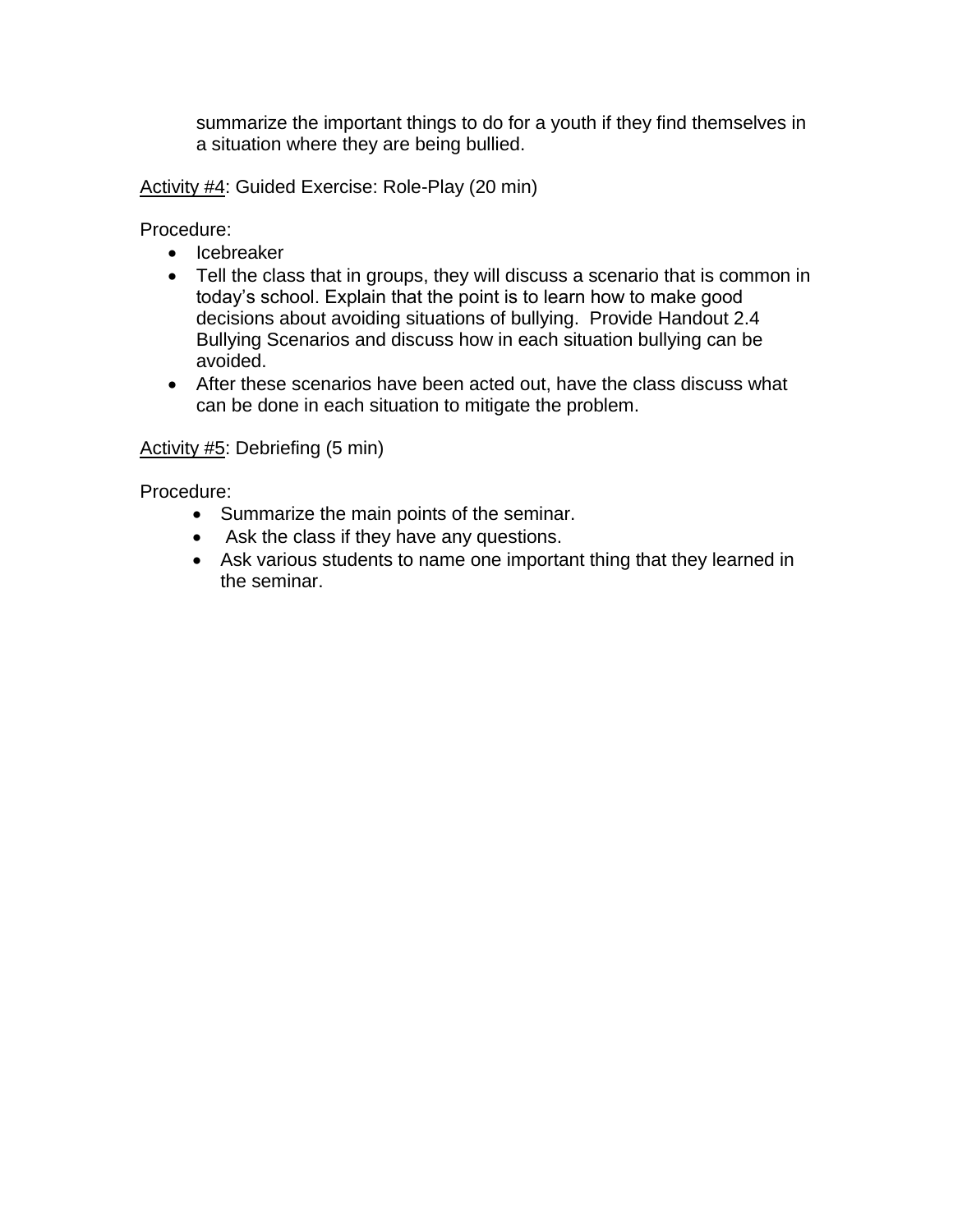Handout 2.2

# **What is Bullying?**

A bully is a person who purposely tries to hurt others by:

- Making them feel uncomfortable
- Hurting them by kicking, hitting, pushing, or tripping.
- Name-calling
- Spreading bad rumors
- Peer Pressure

The person being bullied feels that he or she can do nothing to stop it:

- · They might feel smaller or weaker than the bully.
- · They might feel outnumbered by the bully and the bully's friends.
- · They might feel there is no help
- · They feel they have no one to talk to.
- · No one is standing up for him or her.

· They often feel very sad, but does not know how to change the situation.

Bullies can be BOYS or Girls!!

Who do bullies pick on?

- · Often, bullies are bigger kids, so they pick on:
	- Youth they feel are smaller.
	- Youth they think won't stand up to them.
	- Youth that have few friends to stand up for them.

Why do bullies do what they do?

- Sometimes they think they will win always what they want.
- Sometimes they want to impress or entertain their friends.
- Sometimes they enjoy feeling power over someone
	- o Bullies are sometimes bullied by someone else!
- Sometimes they do not even realize that they are hurting the other person.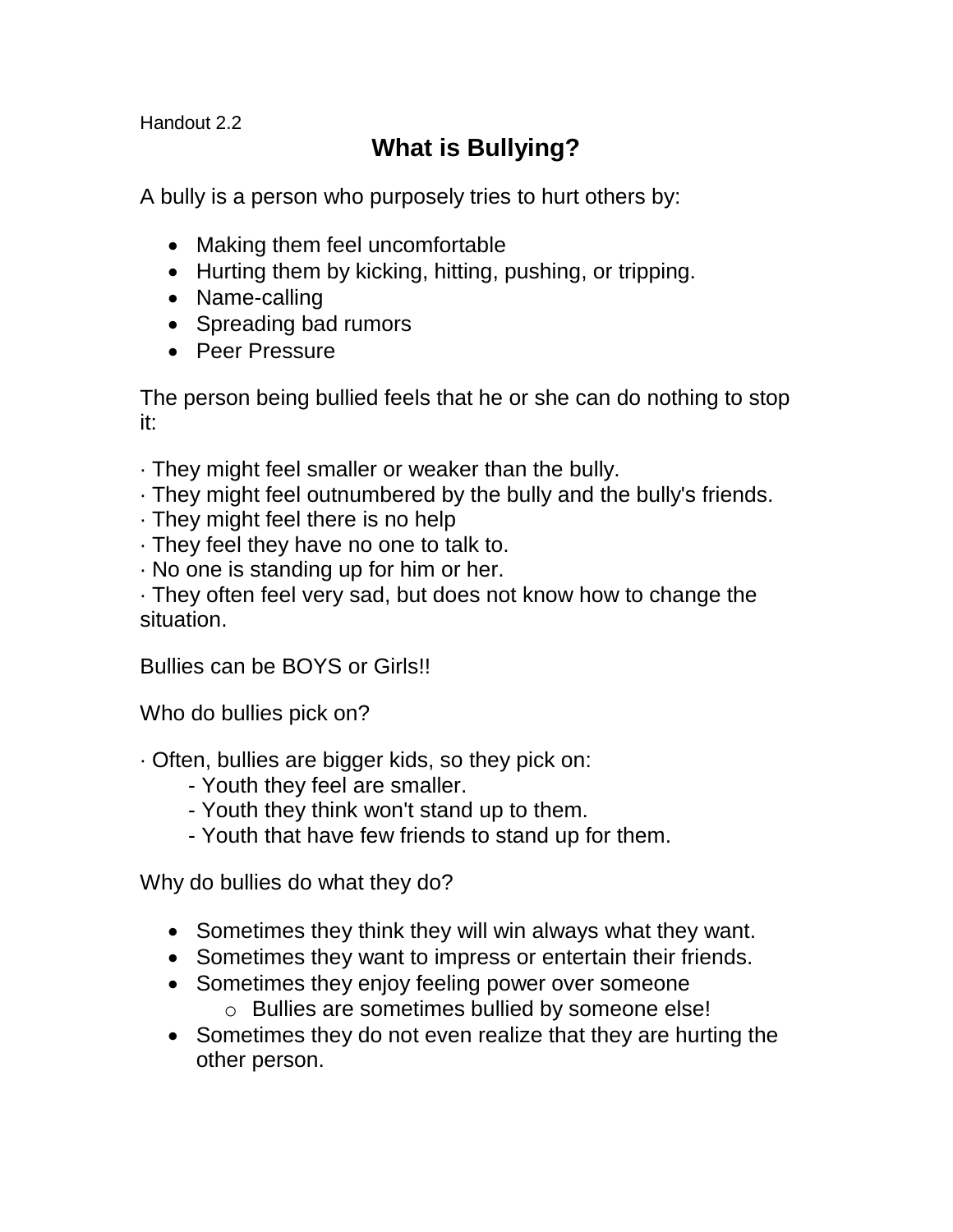Handout 2.3

# **Bully Prevention Guidelines**

What to do if someone is bullying you:

- Tell someone you trust about it.
	- o Parents, teachers, the principal, playground officials, or older friends.
- If the person you told cannot help you or does not do anything, find someone else!
- Try not to let the bully see you are upset.
	- o Bullies are looking for signs that you are upset and they may do it more.
- Avoid areas where the bully feels comfortable picking on you
	- o Places where teachers cannot see you: corners of the playground, lonely halls, etc
- Try to surround yourself with friends and people who will stand up for you.

What to do if you see someone who is being bullied:

- Get friends together and talk to the bully in a nice way.
	- $\circ$  Let the bullies in your school know that bullying is not accepted.
- When a bully is picking on another student, don't cheer him/her on or stand around to watch.
	- o Bullies enjoy attention.
- If you see someone being bullied, find someone to help stop it.
	- o Tell a teacher, a playground safety, or the principal.
- Be nice to and get to know the people who are being bullied
	- $\circ$  This will boost their confidence and not feel so bad that they are bullied.
- Try to make friends with the bully too.
	- $\circ$  Show them other ways to act with other students.
	- o They do not need to bully others to be accepted or cool.
- If confrontation with a bully is necessary, do so in a peaceful way.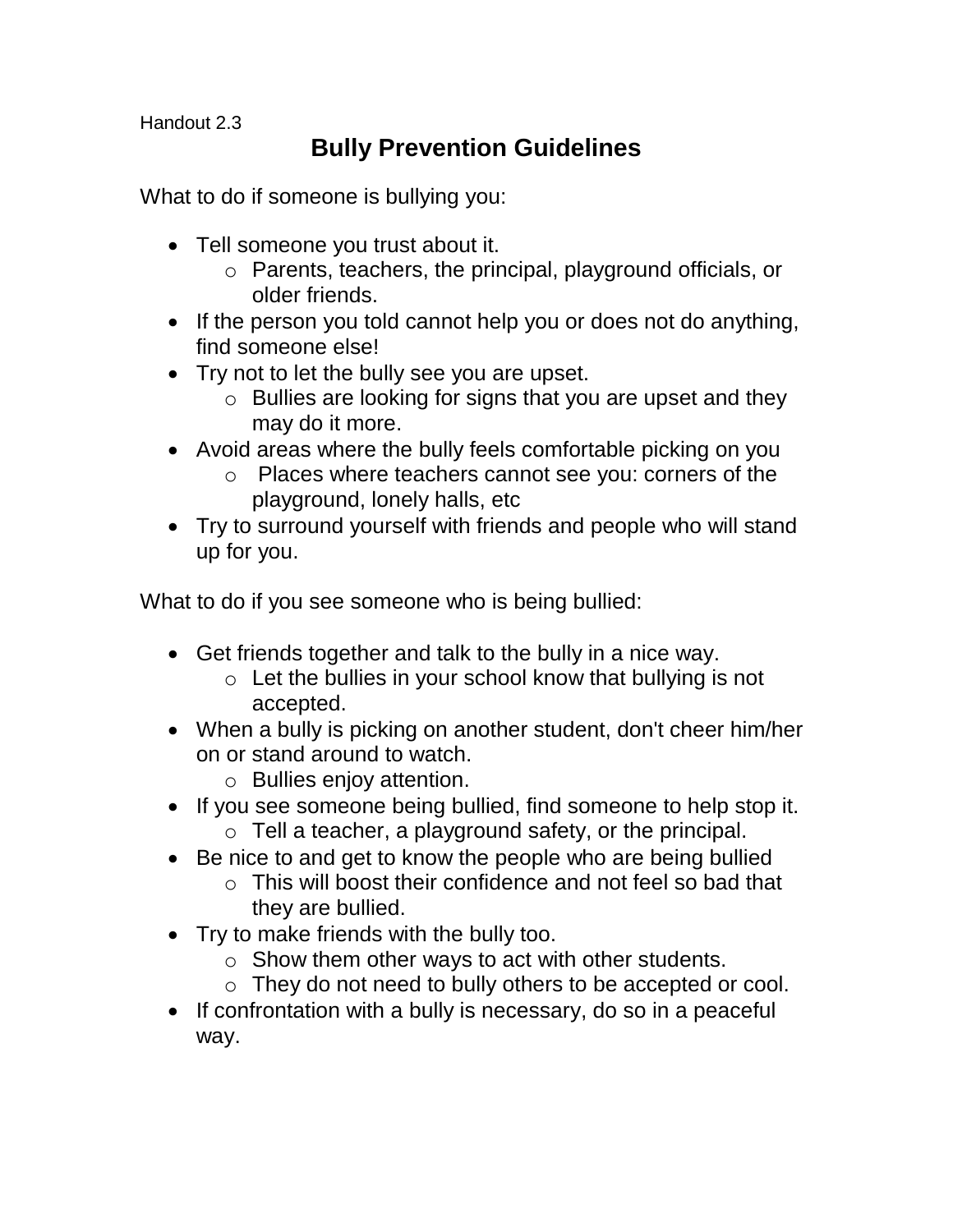# *Bullying Scenarios*

### **Scenario 1:**

oEveryday before lunch Rodrigo has his lunch stolen from his locker by Pablo. He is tired of going the rest of the day hungry but does not know how he can stop Pablo.

#### **Scenario 2:**

 $\circ$  In the halls between classes, Cristina accidentally bumps into Maria. Maria gets angry and calls Cristina fat. Everybody in the hall hears and starts to laugh. Cristina feels too ashamed to tell her parents that everyone in school is making fun of her.

### **Scenario 3:**

 $\circ$  Luis did not study for the big test today. He knows his best friend Cesar did so he plans on sitting next to him to copy his answers. When Cesar tells Luis that he does not want to help him cheat, Luis threatens to stop being Cesar"s friend. Though Cesar does not want to, he helps Luis cheat.

#### **Scenario 4:**

oAt least once a week, Beto waits for Juan after school and physically hurts him. Juan has never figured out why Beto has a problem with him and always hurts him. Juan feels that he cannot go to any teacher because Beto is a good student and all of the teachers love him.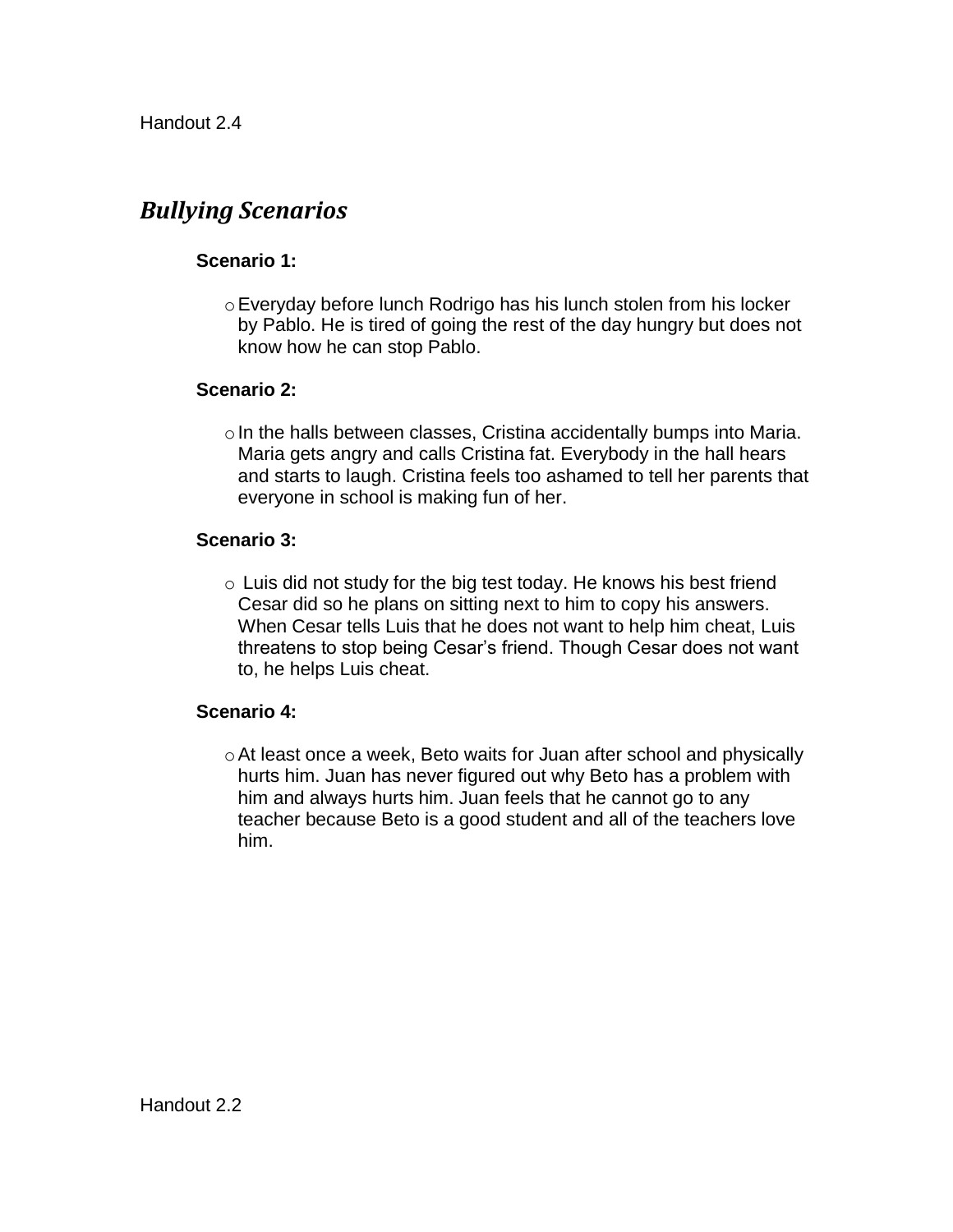# **What is Bullying?**

A bully is a person who purposely tries to hurt others by:

- Making them feel uncomfortable
- Hurting them by kicking, hitting, pushing, or tripping.
- Name-calling
- Spreading bad rumors
- **•** Peer Pressure

The person being bullied feels that he or she can do nothing to stop it:

- · They might feel smaller or weaker than the bully.
- · They might feel outnumbered by the bully and the bully's friends.
- · They might feel there is no help
- · They feel they have no one to talk to.
- · No one is standing up for him or her.

· They often feel very sad, but does not know how to change the situation.

Bullies can be BOYS or Girls!!

Who do bullies pick on?

- · Often, bullies are bigger kids, so they pick on:
	- Youth they feel are smaller.
	- Youth they think won't stand up to them.
	- Youth that have few friends to stand up for them.

Why do bullies do what they do?

- Sometimes they think they will win always what they want.
- Sometimes they want to impress or entertain their friends.
- Sometimes they enjoy feeling power over someone
	- o Bullies are sometimes bullied by someone else!
- Sometimes they do not even realize that they are hurting the other person.

Handout 2.3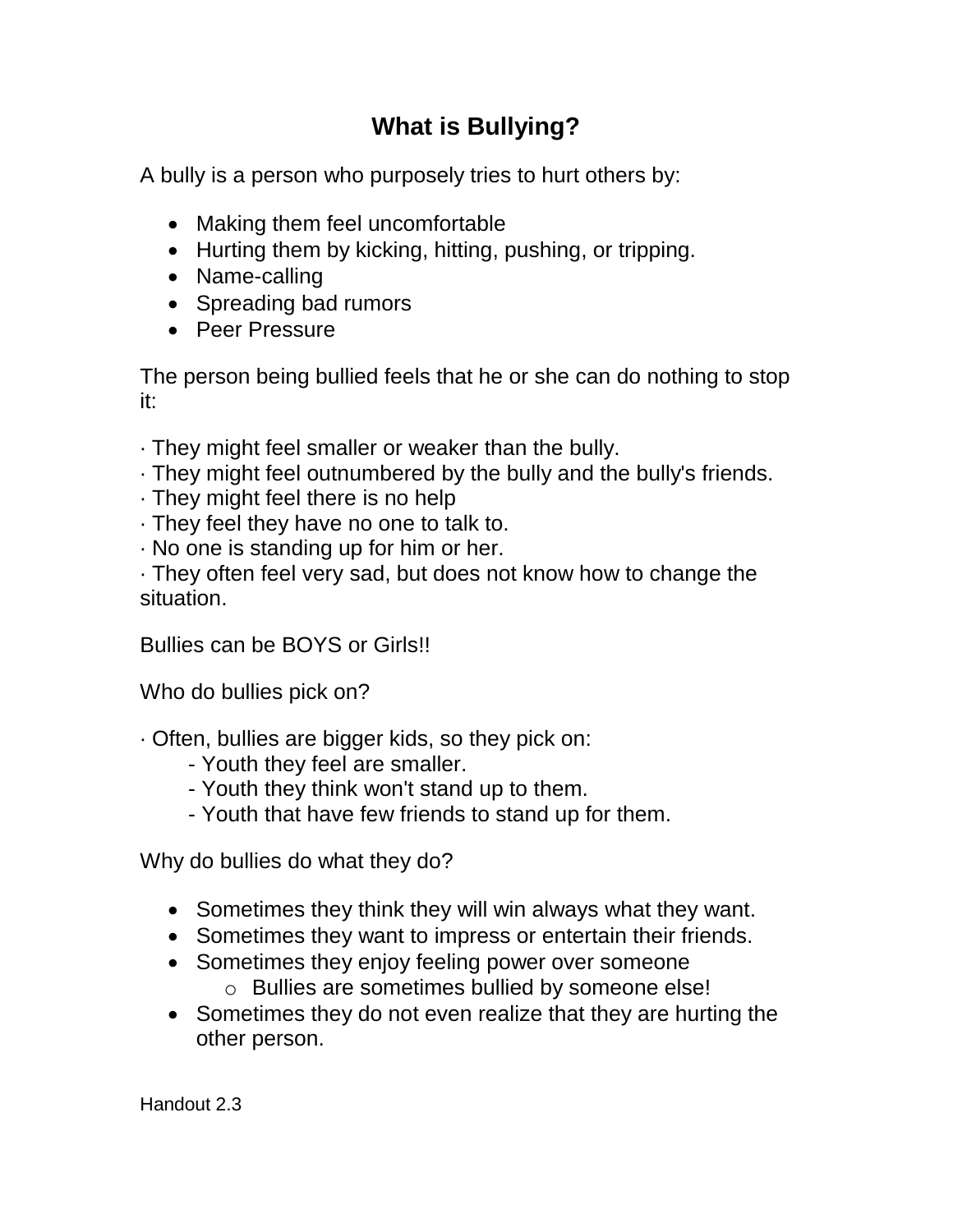# **Bully Prevention Guidelines**

What to do if someone is bullying you:

- Tell someone you trust about it.
	- o Parents, teachers, the principal, playground officials, or older friends.
- If the person you told cannot help you or does not do anything, find someone else!
- Try not to let the bully see you are upset.
	- o Bullies are looking for signs that you are upset and they may do it more.
- Avoid areas where the bully feels comfortable picking on you
	- o Places where teachers cannot see you: corners of the playground, lonely halls, etc
- Try to surround yourself with friends and people who will stand up for you.

What to do if you see someone who is being bullied:

- Get friends together and talk to the bully in a nice way.
	- $\circ$  Let the bullies in your school know that bullying is not accepted.
- When a bully is picking on another student, don't cheer him/her on or stand around to watch.
	- o Bullies enjoy attention.
- If you see someone being bullied, find someone to help stop it.
	- o Tell a teacher, a playground safety, or the principal.
- Be nice to and get to know the people who are being bullied
	- o This will boost their confidence and not feel so bad that they are bullied.
- Try to make friends with the bully too.
	- $\circ$  Show them other ways to act with other students.
	- o They do not need to bully others to be accepted or cool.
- If confrontation with a bully is necessary, do so in a peaceful way.

Handout 2.4